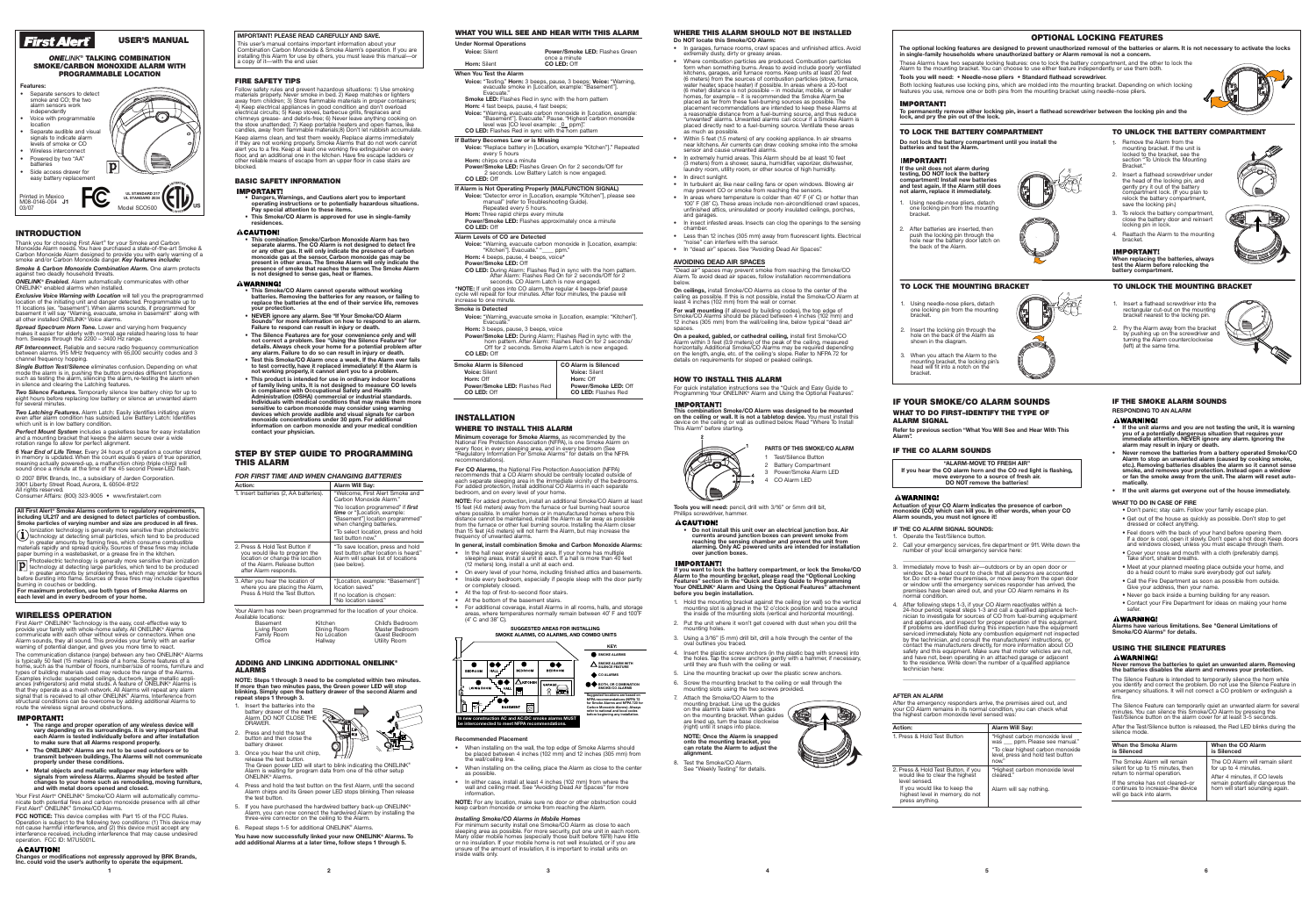

# **WHAT YOU NEED TO KNOW ABOUT CO WHAT IS CO?**

CO is an invisible, odorless, tasteless gas produced when fossil fuels do not burn completely, or are exposed to heat (usually fire). Electrical appliances typically do not produce CO. **These fuels include:** Wood, coal, charcoal, oil, natural gas, gasoline, kerosene, and propane.

Common appliances are often sources of CO. If they are not properly maintained, are improperly ventilated, or malfunction, CO levels can rise quickly. CO is a real danger now that homes are more energy efficient. "Air-tight" homes with added insulation, sealed windows, and other weatherproofing can "trap" CO inside.

### **SYMPTOMS OF CO POISONING**

These symptoms are related to CO POISONING and should be discussed with ALL household members. **Mild Exposure:** Slight headache, nausea, vomiting, fatigue ("flu-like"

symptoms). **Medium Exposure:** Throbbing headache, drowsiness, confusion, fast

heart rate. **Extreme Exposure:** Convulsions, unconsciousness, heart and lung failure. Exposure to Carbon Monoxide can cause brain damage, death.

# **IMPORTANT!**

- Carbon monoxide is an odorless, invisible gas, which often makes it difficult to locate the source of CO after an alarm. These are a few of
- the factors that can make it difficult to locate sources of CO:
- House well ventilated before the investigator arrives.
- Problem caused by "backdrafting."

**Fuel-burning appliances like:** portable heater, gas or wood burning fireplace, gas kitchen range or cooktop, gas clothes dryer. **Damaged or insufficient venting:** corroded or disconnected water heater vent pipe, leaking chimney pipe or flue, or cracked heat exchanger, blocked or clogged chimney opening. **Improper use of appliance/device:** operating a barbecue grill or vehicle in an enclosed area (like a garage or screened porch). **Transient CO Problems:** "transient" or on-again-off-again CO problems can be caused by outdoor conditions and other special circumsta

This CO Alarm measures exposure to CO over time. It alarms if CO evels are extremely high in a short period of time, or if CO levels reach a certain minimum over a long period of time. The CO Alarm generally<br>sounds an alarm before the onset of symptoms in average, healthy<br>adults. Why is this important? Because you need to be warned of a potential CO problem while you can still react in time. In many reported cases of CO exposure, victims may be aware that they are not feeling well, but become disoriented and can no longer react well enough to exit the building or get help. Also, young children and pets may be the first affected. The average healthy adult might not feel any symptoms when the CO Alarm sounds. However, people with cardiac or respiratory problems, infants, unborn babies, pregnant mothers, or elderly people can be more quickly and severely affected by CO. If you experience even mild symptoms of CO poisoning, consult your doctor immediately!

### **FINDING THE SOURCE OF CO AFTER AN ALARM**

• Transient CO problem caused by special circumstances. Because CO may dissipate by the time an investigator arrives, it may be difficult to locate the source of CO. **BRK Brands, Inc. shall not be obligated to pay for any carbon monoxide investigation or service**

**call.**

#### **POTENTIAL SOURCES OF CO IN THE HOME**



**WHAT LEVELS OF CO CAUSE AN ALARM?** Underwriters Laboratories Inc. Standard UL2034 requires residential CO Alarms to sound when exposed to levels of CO and exposure times as described below. They are measured in parts per million (ppm) of CO over time (in minutes

#### **The following conditions can result in transient CO situations:** 1. Excessive spillage or reverse venting of fuel appliances caused by

- outdoor conditions such as: • Wind direction and/or velocity, including high, gusty winds.
- Heavy air in the vent pipes (cold/humid air with extended periods between cycles).
- Negative pressure differential resulting from the use of exhaust fans.
- Several appliances running at the same time competing for limited fresh air. • Vent pipe connections vibrating loose from clothes dryers,
- furnaces, or water heaters.
- Obstructions in or unconventional vent pipe designs which can amplify the above situations.
- 2. Extended operation of unvented fuel burning devices (range, oven, fireplace).
- 3. Temperature inversions, which can trap exhaust close to the ground. 4. Car idling in an open or closed attached garage, or near a home.

These conditions are dangerous because they can trap exhaust in your home. Since these conditions can come and go, they are also hard to recreate during a CO investigation.

# **HOW CAN I PROTECT MY FAMILY FROM CO POISONING?**

A CO Alarm is an excellent means of protection. It monitors the air and sounds a loud alarm before Carbon Monoxide levels become threatening for average, healthy adults. **A CO Alarm is not a substitute for proper maintenance of home** 

**appliances.**

- On every level of your home, including finished attics and basements. • Inside every bedroom, especially if people sleep with the door partly or completely closed.
- In the hall near every sleeping area. If your home has multiple sleeping areas, install a unit in each. If a hall is more than 40 feet
- long (12 meters), install a unit at each end.

**Battery (DC) operated Smoke Alarms: Provide protection even when** electricity fails, provided the batteries are fresh and correctly installed. Units are easy to install, and do not require professional installation.

- To help prevent CO problems and reduce the risk of CO poisoning: • Clean chimneys and flues yearly. Keep them free of debris, leaves, and nests for proper air flow. Also, have a professional check for rust and corrosion, cracks, or separations. These conditions can prevent proper air movement and cause backdrafting. Never "cap" or cover a chimney in any way that would block air flow.
- Test and maintain all fuel-burning equipment annually. Many local gas or oil companies and HVAC companies offer appliance inspections for a nominal fee.
- Make regular visual inspections of all fuel-burning appliances. Check appliances for excessive rust and scaling. Also check the flame on the burner and pilot lights. The flame should be blue. A yellow flame means fuel is not being burned completely and CO may be present. Keep the blower door on the furnace closed. Use vents or fans when they are available on all fuel-burning appliances. Make sure appliances are vented to the outside. Do not grill or barbecue indoors, or in garages or on screen porches.
- Check for exhaust backflow from CO sources. Check the draft hood on an operating furnace for a backdraft. Look for cracks on furnace heat exchangers.
- Check the house or garage on the other side of shared wall. • Keep windows and doors open slightly. If you suspect that CO is escaping into your home, open a window or a door. Opening windows and doors can significantly decrease CO levels.

**In addition, familiarize yourself with all enclosed materials. Read this manual in its entirety, and make sure you understand what to do if your CO Alarm sounds.**

### **REGULATORY INFORMATION FOR SMOKE/CO ALARMS**

# **REGULATORY INFORMATION FOR CO ALARMS**

This unit alone is not a suitable substitute for complete fire detection<br>systems in places housing many people—like apartment buildings,<br>condominiums, hotels, motels, dormitories, hospitals, long-term health<br>care facilitie suitable substitute for complete fire detection systems in warehouses,<br>industrial facilities, commercial buildings, and special-purpose non-<br>residential buildings which require special fire detection and alarm **systems. Depending on the building codes in your area, this unit may be used to provide additional protection in these facilities.**

- **UL2034 Required Alarm Points\*:**
- If the alarm is exposed to 400 ppm of CO, IT MUST ALARM BETWEEN 4 and 15 MINUTES.
- If the alarm is exposed to 150 ppm of CO, IT MUST ALARM BETWEEN 10 and 50 MINUTES.
- If the alarm is exposed to 70 ppm if CO, IT MUST ALARM BETWEEN 60 and 240 MINUTES.

**\*** Approximately 10% COHb exposure at levels of 10% to 95% Relative Humidity (RH). The unit is designed not to alarm when exposed to a constant level of 30 ppm for 30 days.

# **IMPORTANT!**

CO Alarms are designed to alarm before there is an immediate life threat. Since you cannot see or smell CO, never assume it's not present.

- An exposure to 100 ppm of CO for 20 minutes may not affect average, healthy adults, but after 4 hours the same level may cause
- headaches. • An exposure to 400 ppm of CO may cause headaches in average,
- healthy adults after 35 minutes, but can cause death after 2 hours. **Standards:** Underwriters Laboratories Inc. Single and Multiple Station carbon monoxide alarms UL2034.

First Alert® is a registered trademark of the First Alert Trust used under license. ONELINK® is a registered trademark of BRK Brands, Inc.

According to Underwriters Laboratories Inc. UL2034, Section 1-1.2: "Carbon monoxide alarms covered by these requirements are intended to respond to the presence of carbon monoxide from sources such as,<br>but not limited to, exhaust from internal-combustion engines, abnormal<br>operation of fuel-fired appliances, and fireplaces. CO Alarms are intended to alarm at carbon monoxide levels below those that could cause a loss<br>of ability to react to the dangers of Carbon Monoxide exposure." This CO<br>Alarm monitors the air at the Alarm, and is designed to alarm before CO levels become life threatening. This allows you precious time to leave the house and correct the problem. This is only possible if Alarms are located, installed, and maintained as described in this manual.

> BRK Brands, Inc., ("BRK") the maker of First Alert® brand products warrants that for a period of five years from the date of purchase, this product will be<br>free from defects in material and workmanship. BRK, at its option, during the warranty period. Replacement will be made with a new or remanufactured product or component. If the product is no longer available, replacement may be made with a similar product of equal or greater value. This is your exclusive warranty.

**Gas Detection at Typical Temperature and Humidity Ranges:** The CO Alarm is not formulated to detect CO levels below 30 ppm typically.<br>UL tested for false alarm resistance to Methane (500 ppm), Butane (300<br>ppm), Heptane (500 ppm), Ethyl Acetate (200 ppm), Isopropyl Alcohol (200 ppm) and Carbon Dioxide (5000 ppm). Values measure gas and vapor concentrations in parts per million. **Audible Alarm:** 85 dB minimum at 10 feet (3 meters).

> This warranty does not cover normal wear of parts or damage resulting from any of the following: negligent use or misuse of the product, use on improper<br>voltage or current, use contrary to the operating instructions, disas Further, the warranty does not cover Acts of God, such as fire, flood, hurricanes and tornadoes or any batteries that are included with this unit.

#### **REGULATORY INFORMATION FOR SMOKE ALARMS RECOMMENDED LOCATIONS FOR SMOKE ALARMS Installing Smoke Alarms in Single-Family Residences**

**Service:** If service is required, do not return the product to your retailer. In order to obtain warranty service, contact the Consumer Affairs Division at<br>1-800-323-9005, 7:30 AM - 5:00 PM Central Standard Time, Monday t purchase available when calling. **For Warranty Service return to:** BRK Brands, Inc., 25 Spur Drive, El Paso, TX 79906

**Battery:** BRK Brands, Inc. make no warranty, express or implied, written or oral, including that of merchantability or fitness for any particular purpose with espect to battery.

The National Fire Protection Association (NFPA), recommends one Smoke Alarm on every floor, in every sleeping area, and in every bedroom. In new construction, the Smoke Alarms must be AC powered and interconnected. See "Agency Placement Recommendations" for details. For additional coverage, it is recommended that you install a Smoke Alarm in all rooms, halls, storage areas, finished attics, and basements, where temperatures normally remain between 40˚ F (4˚ C) and 100˚ F (38˚ C). Make sure no door or other obstruction could keep smoke from reaching the Smoke Alarms.

### **More specifically, install Smoke Alarms:**

#### • At the top of the first-to-second floor stairway, and at the bottom of the basement stairway.

# **IMPORTANT!**

Specific requirements for Smoke Alarm installation vary from state to state and from region to region. Check with your local Fire Department for current requirements in your area. **It is recommended AC or AC/DC units be interconnected for added protection.**

# **ABOUT SMOKE ALARMS**

**AC powered Smoke Alarms:** Can be interconnected so if one unit

**Smoke/CO Alarms may not waken all individuals.** Practice the escape plan at least twice a year, making sure that everyone is involved – from<br>kids to grandparents. Allow children to master fire escape planning and<br>practice before holding a fire drill at night when they are sleeping. If children or others do not readily waken to the sound of the Smoke/CO Alarm, or if there are infants or family members with mobility limitations, make sure that someone is assigned to assist them in fire drill and in the event of an emergency. It is recommended that you hold a fire drill<br>while family members are sleeping in order to determine their response<br>to the sound of the Smoke/CO Alarm while sleeping and to determine whether they may need assistance in the event of an emergency.

senses smoke, all units alarm. They do not operate if electricity fails. **AC with battery (DC) back-up:** will operate if electricity fails, provided the batteries are fresh and correctly installed. AC and AC/DC units must be installed by a qualified electrician.

**ONELINK® Smoke Alarms with battery (DC) back-up:** Interconnects with all ONELINK® enabled Smoke and Smoke/CO Alarms without wires or connectors, so when one alarm sounds, they all sound. Will operate if electricity fails, provided the batteries are fresh and correctly installed. Units are easy to install, and do not require professional installation.

# **Smoke/CO Alarms for Solar or Wind Energy users and battery backup power systems:** AC powered Smoke/CO Alarms should only

be operated with true or pure sine wave inverters. Operating this Alarm with most battery-powered UPS (uninterruptible power supply) products or square wave or "quasi sine wave" inverters **will damage the Alarm**. If you are not sure about your inverter or UPS type, please consult with

the manufacturer to verify.

**Smoke Alarms for the hearing impaired:** Special purpose Smoke Alarms should be installed for the hearing impaired. They include a visual alarm and an audible alarm horn, and meet the requirements of the Americans With Disabilities Act. Can be interconnected so if one unit senses smoke,

all units alarm.

**AWARNING!** 

# **Smoke alarms are not to be used with detector guards** unless the combination has been evaluated and found suitable for that purpose.

All these Smoke Alarms are designed to provide early warning of fires if located, installed and cared for as described in the user's manual, and if smoke reaches the Alarm. If you are unsure which type of Smoke Alarm to install, refer the National Fire Protection Association (NFPA) Standard 72 (National Fire Alarm Code) and NFPA 101 (Life Safety Code). National Fire Protection Association, One Batterymarch Park, Quincy, MA 02269-9101. Local building codes may also require specific units in new construction or in different areas of the home.

# **SPECIAL COMPLIANCE CONSIDERATIONS**

| For your records, please record:                                                                                                                                                        |
|-----------------------------------------------------------------------------------------------------------------------------------------------------------------------------------------|
|                                                                                                                                                                                         |
|                                                                                                                                                                                         |
| Date Installed: / Month/Year                                                                                                                                                            |
| Replacement date is five years after installation: ______________________________<br>Month/Year                                                                                         |
| NOTE: End of Life Signal - Once the unit reaches the end of its<br>lifecycle, the MALFUNCTION SIGNAL will sound once a minute to<br>indicate the need to immediately replace the Alarm. |

This unit has been designed to be as maintenance-free as possible, but there are a few simple things you must do to keep it working properly. **AWARNING!** 

**The following information applies to all five types of buildings listed**

**below:**

Your Smoke/CO Alarm requires two standard AA batteries. The following batteries are acceptable as replacements: Energizer E91. **These batteries are available at many local retail stores.**

#### **IMPORTANT!**

In new construction, most building codes require the use of AC or AC/DC powered Smoke Alarms only. AC, AC/DC, or DC powered Smoke Alarms can be used in existing construction as specified by local building codes. Refer to NFPA 72 (National Fire Alarm Code) and NFPA 101 (Life Safety Code), local building codes, or consult your Fire Department for detailed fire protection requirements in buildings not defined as "households." **1. Single-Family Residence:** 

Single family home, townhouse. It is recommended this unit be installed on every level of the home, in every bedroom, and in each bedroom

hallway.

**2. Multi-Family or Mixed Occupant Residence:** 

Apartment building, condominium. This unit is suitable for use in individual apartments or condos, provided a primary fire detection system already exists to meet fire detection requirements in common areas like lobbies, hallways, or porches. Using this unit in common areas may not provide sufficient warning to all residents or meet local fire protection ordinances/regulations.

**3. Institutions:** 

Hospitals, day care facilities, long-term health care facilities. This unit is suitable for use in individual patient sleeping/resident rooms, provided a primary fire detection system already exists to meet fire detection requirements in common areas like lobbies, hallways, or porches. Using this unit in common areas may not provide sufficient warning to all residents or meet local fire protection ordinances/regulations.

**4. Hotels and Motels:** 

Also boarding houses and dormitories. This unit is suitable for use inside individual sleeping/resident rooms, provided a primary fire detection system already exists to meet fire detection requirements in common areas like lobbies, hallways, or porches. Using this unit in common areas may not provide sufficient warning to all residents or meet local fire protection ordinances/regulations.

Once the low battery warning "chirp" silence feature is activated, the unit<br>continues to flash the Green light twice a minute for 8 hours. After 8<br>hours, the low battery "chirp" will resume. **Replace the batteries as soon as possible; this unit will not operate without battery power! To deactivate this feature:** Press the Test/Silence button again. The unit will go into Test Mode and the low battery warning will resume (LED flashes and unit sounds "chirp" once a minute).

# **5. Warehouses/Commercial Buildings:**

DO NOT use this Smoke/CO Alarm in warehouses, industrial or commercial buildings, special-purpose non-residential buildings, RVs, boats, or airplanes. This Smoke/CO Alarm is specifically designed for residential use, and may not provide adequate protection in non-resi-

dential applications.

### **LIMITED WARRANTY**

of Smoke Alarms might not provide reliable early warning protection for those areas separated by a door from the areas protected by the required Smoke Alarms. For this reason, it is recommended that the householder consider the use of additional Smoke Alarms for those areas for increased protection. The additional areas include the basement, bedrooms, dining room, furnace room, utility room, and hallways not protected by the required Smoke Alarms. The installation of Smoke Alarms in kitchens, attics (finished or unfinished), or garages is not normally recommended, as these locations occasionally experience conditions that can result in improper operation.

**California State Fire Marshal (CSFM)** Early warning detection is best achieved by the installation of fire detection equipment in all rooms and areas of the household as follows: A Smoke Alarm installed in each separate sleeping area (in the vicinity, but outside bedrooms), and Heat or Smoke Alarms in the living rooms, dining rooms, bedrooms, kitchens, hallways, finished attics, furnace rooms, closets, utility and storage rooms, basements, and attached garages.

> This warranty is valid for the original retail purchaser from the date of initial retail purchase and is not transferable. Keep the original sales receipt. Proof of purchase is required to obtain warranty performance. BRK dealers, service centers, or retail stores selling BRK products do not have the right to alter, modify or any way change the terms and conditions of this warranty.

BRK shall not be liable for any incidental or consequential damages caused by the breach of any express or implied warranty. Except to the extent prohibited by applicable law, any implied warranty of merchantability or fitness for a particular purpose is limited in duration to the duration of the above warranty.<br>Some states, provinces or jurisdictions do not allow the exclusio that vary from state to state or province to province.

#### **How to Obtain Warranty Service**

| <b>TROUBLESHOOTING GUIDE</b>                                                                                                                                                                     |                                                                                                                                                 |                                                                                                                                                                                                                                         |
|--------------------------------------------------------------------------------------------------------------------------------------------------------------------------------------------------|-------------------------------------------------------------------------------------------------------------------------------------------------|-----------------------------------------------------------------------------------------------------------------------------------------------------------------------------------------------------------------------------------------|
| If the Alarm                                                                                                                                                                                     | Problem                                                                                                                                         | You should                                                                                                                                                                                                                              |
| Horn "chirps" about once per minute;<br>Voice: "Replace battery in [Location]" every 5<br>hours                                                                                                  | Low battery warning.                                                                                                                            | Install two new AA batteries*.                                                                                                                                                                                                          |
| Horn does three rapid "chirps" every minute;<br>Voice: "Detector error in [Location, example<br>"Kitchen"], please see manual" repeated every<br>5 hours; LED has 3 rapid flashes with "chirps". | <b>MALFUNCTION SIGNAL.</b> Device is not working<br>properly, and needs to be replaced.                                                         | Units under warranty should be returned to<br>manufacturer for replacement. See "Limited<br>Warranty" for details.                                                                                                                      |
| The Alarms are linked but do not communicate<br>with each other.                                                                                                                                 | Possible interference. Reference the Wireless<br>Operation section of this manual.                                                              | Move Alarms to different locations. Add an<br>additional Alarm between the unresponsive<br>Alarms to route the signal around obstructions.                                                                                              |
| <b>Carbon Monoxide Alarm ONLY:</b>                                                                                                                                                               |                                                                                                                                                 |                                                                                                                                                                                                                                         |
| CO Alarm goes back into alarm 4 minutes after<br>you Silence it.                                                                                                                                 | CO levels indicate a potentially dangerous<br>situation.                                                                                        | IF YOU ARE FEELING SYMPTOMS OF CO.<br>POISONING, EVACUATE your home and call<br>911 or the Fire Department. Refer to "If The CO<br>Alarm Sounds" for details.                                                                           |
| CO Alarm sounds frequently even though no high<br>levels of CO are revealed in an investigation.                                                                                                 | The CO Alarm may be improperly located. Refer<br>to "Where to Install This Alarm" for details.                                                  | Relocate your Alarm. If frequent alarms<br>continue, have home rechecked for potential<br>CO problems. You may be experiencing an<br>intermittent CO problem.                                                                           |
| <b>Smoke Alarm ONLY:</b>                                                                                                                                                                         |                                                                                                                                                 |                                                                                                                                                                                                                                         |
| Smoke Alarm sounds when no smoke is visible.                                                                                                                                                     | Unwanted alarm may be caused by non-<br>emergency source like cooking smoke.                                                                    | Silence Alarm using manual button; clean the<br>Alarm's cover with a soft, clean cloth. If frequent<br>unwanted alarms continue, relocate your Alarm.<br>Alarm may be too close to a kitchen, cooking<br>appliance, or steamy bathroom. |
| *For a list of acceptable replacement batteries, see "Reqular Maintenance."                                                                                                                      |                                                                                                                                                 |                                                                                                                                                                                                                                         |
|                                                                                                                                                                                                  | If you have questions that cannot be answered by reading this manual, call Consumer Affairs at 1-800-323-9005, M-F 7:30 a.m. to 5:00 p.m. (CST) |                                                                                                                                                                                                                                         |

This Smoke/CO Alarm is intended for residential use. It is not intended for use in industrial applications where Occupational Safety and Health Administration (OSHA) requirements for Carbon Monoxide Alarms must be met. The Smoke Alarm portion of this device is not intended to alert<br>hearing impaired residents. Special purpose Smoke Alarms should be<br>installed for hearing impaired residents (CO Alarms are not yet available for the hearing impaired).

**Smoke/CO Alarms cannot work without power.** Battery operated units cannot work if the batteries are missing, disconnected or dead, if the wrong<br>type of batteries are used, or if the batteries are not installed correctly.<br>AC units cannot work if the AC power is cut off for any reason (open or circuit breaker, failure along a power line or at a power station, electrical fire that burns the electrical wires, etc.). If you are concerned about the limitations of battery or AC power, install both types of units.

**This Smoke/CO Alarm will not sense smoke or CO that does not reach the sensors.** It will only sense smoke or CO at the sensor. Smoke or CO may be present in other areas. Doors or other obstructions may affect the rate at which CO or smoke reaches the sensors. If bedroom doors are usually closed at night, we recommend you install an alarm device (Combination CO and Smoke Alarm, or separate CO All deriver (communication of direct binario, and simulation of the hallway between them.

**This Smoke/CO Alarm may not sense smoke or CO on another level of the home.** Example: This alarm device, installed on the second floor, may not sense smoke or CO in the basement. For this reason, one alarm device may not give adequate early warning.

Recommended minimum protection is one alarm device in every

**Smoke/CO Alarms may not be heard.** The alarm horn loudness meets or<br>exceeds current UL standards of 85 dB at 10 feet (3 meters). However, if<br>the Smoke/CO Alarm is installed outside the bedroom, it may not wake up a sound sleeper or one who has recently used drugs or has been drinking alcoholic beverages. This is especially true if the door is closed or only partly open. Even persons who are awake may not hear the alarm horn if the sound is blocked by distance or closed doors. Noise from traffic, stereo, radio, television, air conditioner, or other appliances may also prevent alert persons from hearing the alarm horn. This Smoke/CO Alarm s not intended for people who are hearing impaired.

sleeping area, every bedroom, and on every level of your home. Some experts recommend battery powered Smoke and CO Alarms be used in conjunction with interconnected AC powered Smoke Alarms. For details, see "About Smoke Alarms" for details.

**The Alarm may not have time to alarm before the fire itself causes damage, injury, or death, since smoke from some fires may not reach the unit immediately. Examples of this include persons smoking in bed, children playing with matches, or fires caused by violent explosions resulting from escaping gas.**

**This Smoke/CO Alarm is not a substitute for life insurance.** Though this Smoke/CO Alarm warns against increasing CO levels or the presence of smoke, BRK Brands, Inc. does not warrant or imply in any way that they will protect lives. Homeowners and renters must still insure their lives.

**This Smoke/CO Alarm has a limited life.** Although this Smoke/CO Alarm and all of its parts have passed many stringent tests and are designed to be as reliable as possible, any of these parts could fail at any time. Therefore, you must test this device weekly. The unit should be replaced immediately if it is not operating properly. All Smoke/CO Alarms need to be replaced every 5 years. All Smoke Alarms need to be replaced every 10 years.

**This Smoke/CO Alarm is not foolproof.** Like all other electronic devices, this Smoke/CO Alarm has limitations. It can only detect smoke or CO that reaches the sensors. It may not give early warning of the source of smoke or CO is in a remote part of the home, away from the alarm device.

# **GENERAL LIMITATIONS OF SMOKE/CO ALARMS**

#### **REGULAR MAINTENANCE**

# **Use only the replacement batteries listed below. The unit may not operate properly with other batteries. Never use rechargeable batteries since they may not provide a constant charge.**

- Test it at least once a week.
- Clean the Smoke/CO Alarm at least once a month; gently vacuum the outside of the Smoke/CO Alarm using your household vacuum's soft brush attachment. A can of clean compressed air (sold at computer or office supply stores) may also be used. Follow manufacturer instructions for use. Test the Smoke/CO Alarm. Never use water, cleaners or solvents since they may damage the unit.
- If the Smoke/CO Alarm becomes contaminated by excessive dirt, dust and/or grime, and cannot be cleaned to avoid unwanted
- alarms, replace the unit immediately. • Relocate the unit if it sounds frequent unwanted alarms. See "Where This Alarm Should Not Be Installed" for details.

#### **Choosing a replacement battery:**

Actual battery service life depends on the Smoke/CO Alarm and the environment in which it is installed. All the batteries specified above are acceptable replacement batteries for this unit. Regardless of the manufacturer's suggested battery life, you MUST replace the battery immediately once the unit starts "chirping" (the "low battery warning").

#### **To replace the batteries (without removing Alarm from**

- **the ceiling or wall):**
- 1. Open the battery compartment.

2. Press tabs A and B as shown in the diagram and remove each battery. 3. Insert the new batteries, making sure they snap completely into the battery compartment. Match the terminals on the ends of the batteries with the

terminals on the unit.



Test/Silence button.

# **WEEKLY TESTING**

**AWARNING!** 

- **NEVER use an open flame of any kind to test this unit. You might accidentally damage or set fire to the unit or to your home. The built-in test switch accurately tests the unit's operation as required by Underwriters Laboratories, Inc. (UL). NEVER use vehicle exhaust! Exhaust may cause permanent damage and voids your warranty.**
- **DO NOT stand close to the Alarm when the horn is sounding. Exposure at close range may be harmful to your hearing. When testing, step away when horn starts sounding.**

### **ACAUTION!**

**It is important to test this unit every week to make sure it is working properly. Using the test button is the recommended way to test this Smoke/CO Alarm.**

**You can test this Smoke/CO Alarm by** pressing and holding the Test/Silence button on the Alarm cover until Alarm **Voice** says "Testing" (typically 3-5 seconds).

- During testing, you will see and hear the following sequence: • The Alarm **Voice** will say "Testing." The **Horn** will sound 3 beeps, pause, 3 beeps. The Alarm **Voice** will say "Warning, evacuate<br>smoke in [Location, example: "Kitchen"]. Evacuate." The<br>**Power/Smoke LED** flashes Red and the **CO LED** will be Off.
- Next the **Horn** will sound 4 beeps, pause, 4 beeps. The Alarm **Voice** will say "Warning, evacuate carbon monoxide in [Location,<br>example: "Kitchen"]. Evacuate." The **Power/Smoke LED** will be<br>Off and the **CO LED** flashes Red.
- If the unit does not alarm, make sure the batteries are correctly installed, and test again. If the unit still does not alarm, replace it immediately.

### **SILENCING THE LOW BATTERY WARNING**

This silence feature can temporarily quiet the low battery warning "chirp" for up to 8 hours. You can silence the low battery warning "chirp" by pressing the Test/Silence button on the alarm cover.

### **LATCHING FEATURES**

**Alarm Latch** is activated after an Alarm is exposed to alarm levels of smoke or carbon monoxide. After smoke or CO levels drop below alarm levels, the **"Smoke/Power"** LED and/or the **"CO"** Red LED will begin to flash On for 2 seconds/Off for 2 seconds. It will continue to flash or "latch" for about 15 minutes, to give you time to determine which unit initiated the alarm.

**Low Battery Latch** is activated when the Alarm is in the "low battery condition". When this occurs, the **Smoke/Power** LED flashes Green On for 2 seconds/Off for 2 seconds for about 15 minutes. This feature is designed to help you identify which Alarm needs to have the battery replaced. Although, the Alarm will sound the low battery chirp approximately once every minute, sometimes during the initial stages of "low battery", the Alarm will chirp in greater intervals than one minute, some-times up to several hours, until the battery reaches a steady low battery level. This innovative feature eliminates the frustration of waiting for and/or identifying which unit is chirping.

#### **AGENCY PLACEMENT RECOMMENDATIONS NFPA 72 (National Fire Code) Chapter 11**

"For your information, the National Fire Protection Association's

Standard 72, reads as follows:"

**"11.5.1 One- and Two-Family Dwelling Units."** "11.5.1.1 Smoke Detection. Where required by applicable laws, codes, or standards for the specified occupancy, approved single- and multiple -<br>station Smoke Alarms shall be installed as follows: (1) In all sleeping rooms Exception: Smoke Alarms shall not be required in sleeping rooms in existing one- and two-family dwelling units. (2) Outside of each separate sleeping area, in immediate vicinity of the sleeping rooms. (3) On each level of the dwelling unit, including basements Exception: In existing one- and two family dwelling units, approved Smoke Alarms powered by batteries are permitted." **"A.11.8.3 Are More Smoke Alarms Desirable?** The required number